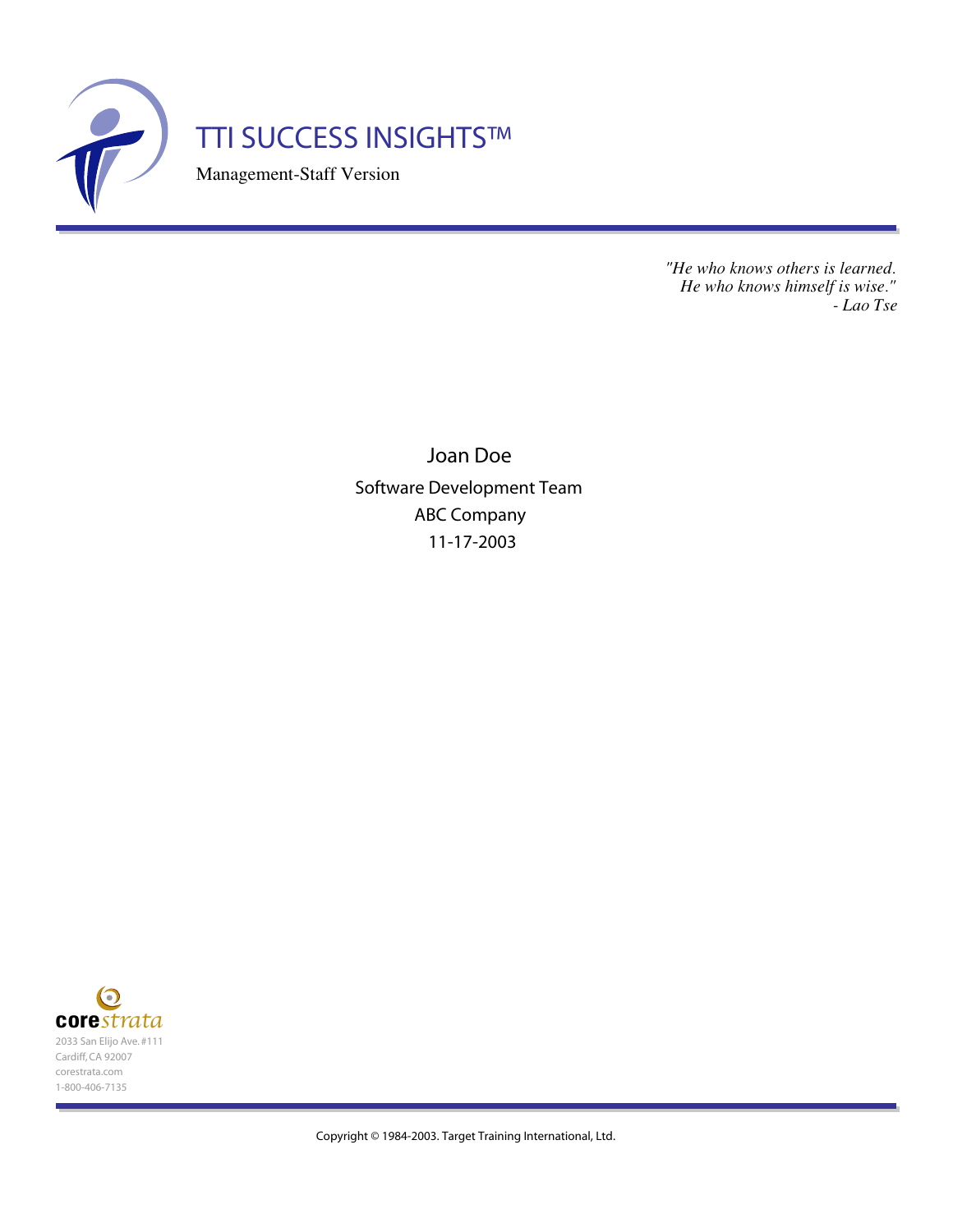

Behavioral research suggests that the most effective people are those who understand themselves, both their strengths and weaknesses, so they can develop strategies to meet the demands of their environment.

A person's behavior is a necessary and integral part of who they are. In other words, much of our behavior comes from "nature" (inherent), and much comes from "nurture" (our upbringing). It is the universal language of "how we act," or our observable human behavior.

In this report we are measuring four dimensions of normal behavior. They are:

- $\blacksquare$  how you respond to problems and challenges.
- $\blacksquare$  how you influence others to your point of view.
- $\blacksquare$  how you respond to the pace of the environment.
- $\blacksquare$  how you respond to rules and procedures set by others.

This report analyzes behavioral style; that is, a person's manner of doing things. Is the report 100% true? Yes, no and maybe. We are only measuring behavior. We only report statements from areas of behavior in which tendencies are shown. To improve accuracy, feel free to make notes or edit the report regarding any statement from the report that may or may not apply, but only after checking with friends or colleagues to see if they agree.

> *"All people exhibit all four behavioral factors in varying degrees of intensity." –W.M. Marston*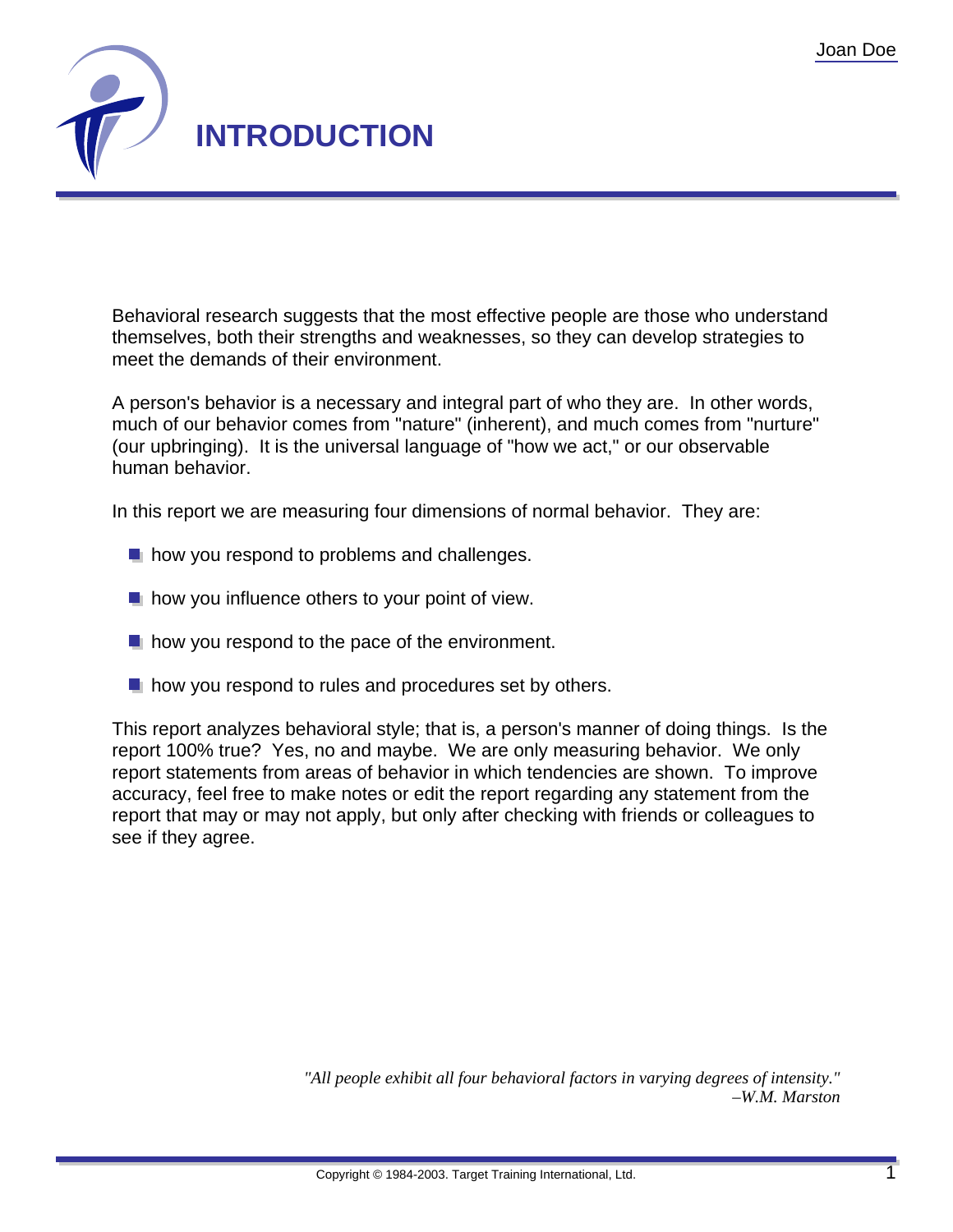

Based on Joan's responses, the report has selected general statements to provide a broad understanding of her work style. These statements identify the basic natural behavior that she brings to the job. That is, if left on her own, these statements identify HOW SHE WOULD CHOOSE TO DO THE JOB. Use the general characteristics to gain a better understanding of Joan's natural behavior.

Joan shows that she can be quite versatile and at the same time quite adaptable to the situation. She can be competitive and tenacious when under pressure. She is a seemingly inexhaustible investigator of facts, and will pursue all possible avenues for a solution to a problem. Becoming acquainted with her can be difficult since she tends to withhold her emotions. She may appear to be cool and distant. Joan has a need to achieve in an environment in which the quality is controlled. She can become frustrated when put in a situation that is nothing more than a rambling discussion. She wants to be seen as a responsible person and will avoid behavior that could be seen by others as irresponsible. She keeps her equipment in good working order and likes others who also use the equipment to share the same concern. Once Joan has started a project, she dislikes interruptions. Joan is alert and sensitive to her errors and mistakes. She constantly seeks to avoid errors in her work. She may have a low trust level of others.

Joan is the type of person who will accept challenges, and accept them seriously. She usually judges others by the quality of their work. She may find it difficult to recognize others' strengths, if their work does not meet her high standards. She tends to become bogged down in details. She may accumulate so much data that the details overwhelm her. She places an emphasis on the cognitive process and logic when making decisions.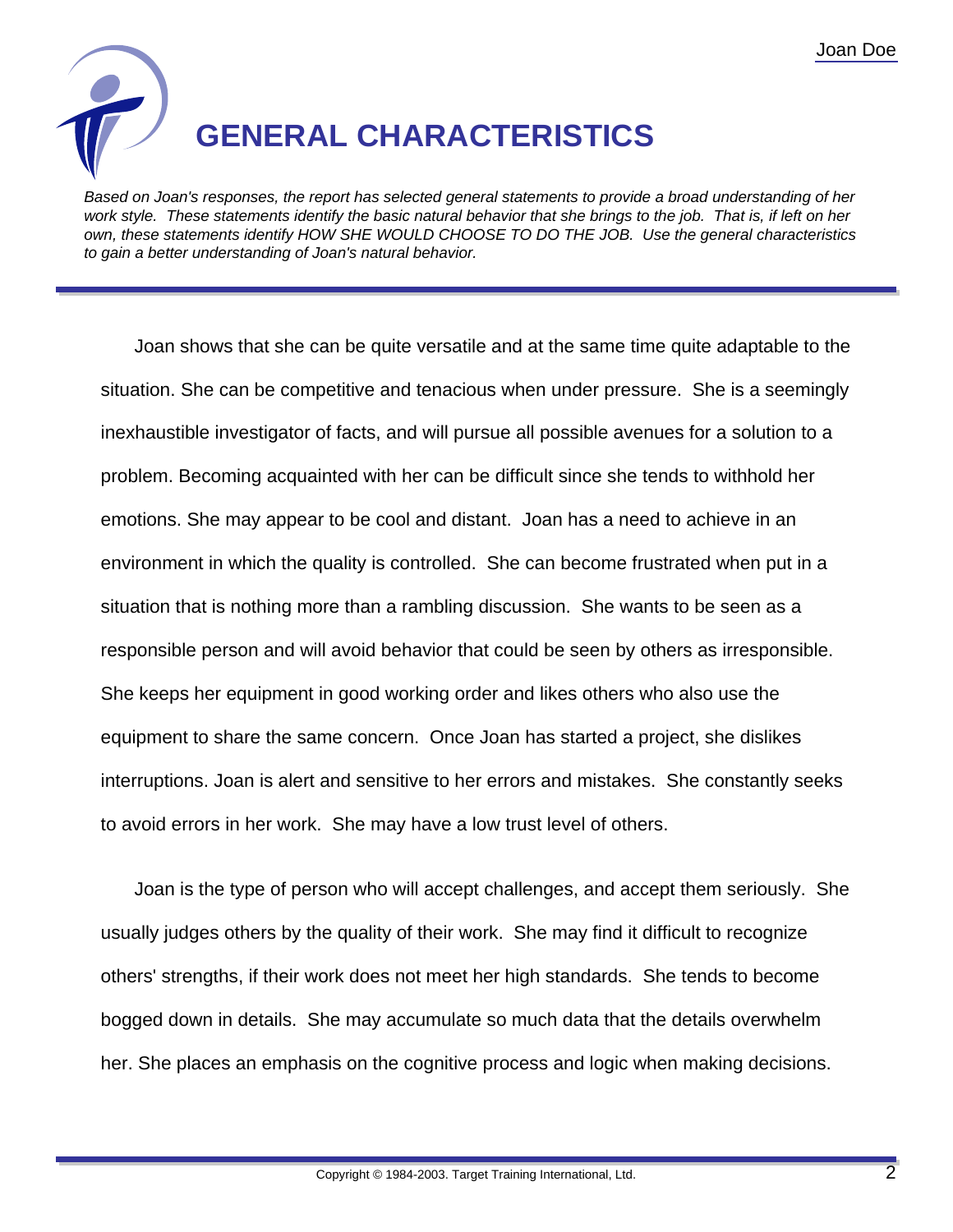

### **GENERAL CHARACTERISTICS**

Joan is a critical and systematic thinker, and this strength may not be easily recognized by others. She takes pride in her competence or her ability to understand all the facts of a situation. She is good at concentrating on data while looking for the best method of solving the problem. She likes to assemble facts and data before making decisions. This allows her time to review the facts and think about the decision to be made. She can be seen as a thinker whose intuitive talents can bring divergent ideas to the forefront.

Joan enjoys analyzing the motives of others. This allows her to develop her intuitive skills. She can be outgoing at times. Basically introverted, she will engage in social conversation when the occasion warrants. She is intuitive and is able to ask good questions in order to get the critical, complete information she seeks. People who show up early or late for appointments may upset her, since her work plans are disrupted. Joan makes an agenda and prefers that others not change it. Joan likes to ask questions to clarify the communications. She gathers data in order to be certain she is correct in her work, communications or decision making. She prefers meetings that start and finish on time. She may get upset with people who do not adhere to rules and how things "should be done." She has a low trust level with strangers. This becomes apparent when she asks specific and perhaps blunt questions. Joan's work represents her true self and she will take issue when people attack the quality of her work.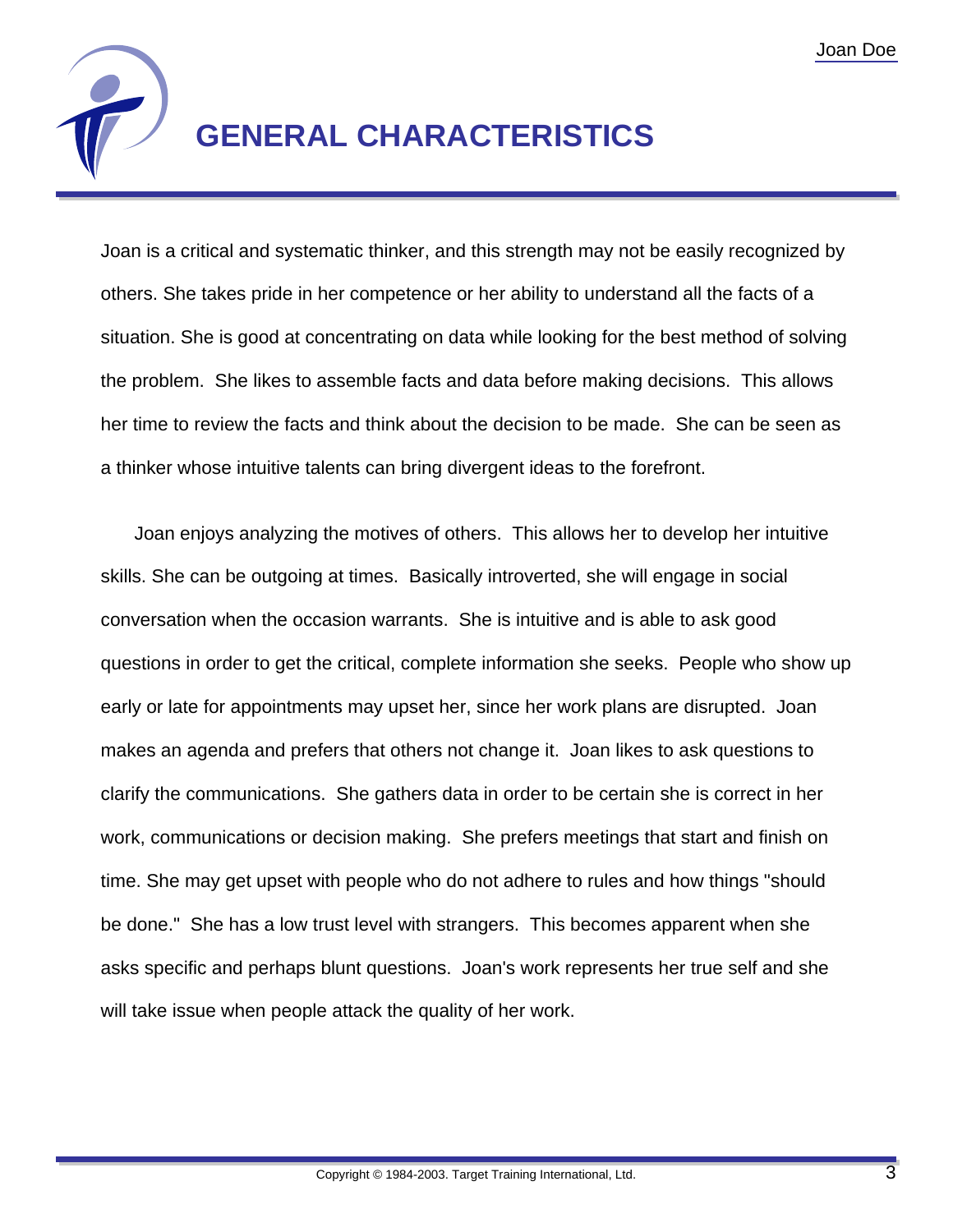

This section of the report identifies the specific talents and behavior Joan brings to the job. By looking at these statements, one can identify her role in the organization. The organization can then develop a system to capitalize on her particular value and make her an integral part of the team.

- **P** Proficient and skilled in her technical specialty.
- **Comprehensive in problem solving.**
- **Tough-minded.**
- $\blacksquare$  Presents the facts without emotion.
- Suspicious of people with shallow ideas.
- **Maintains standards.**
- **Accurate and intuitive.**
- **Excellent troubleshooter.**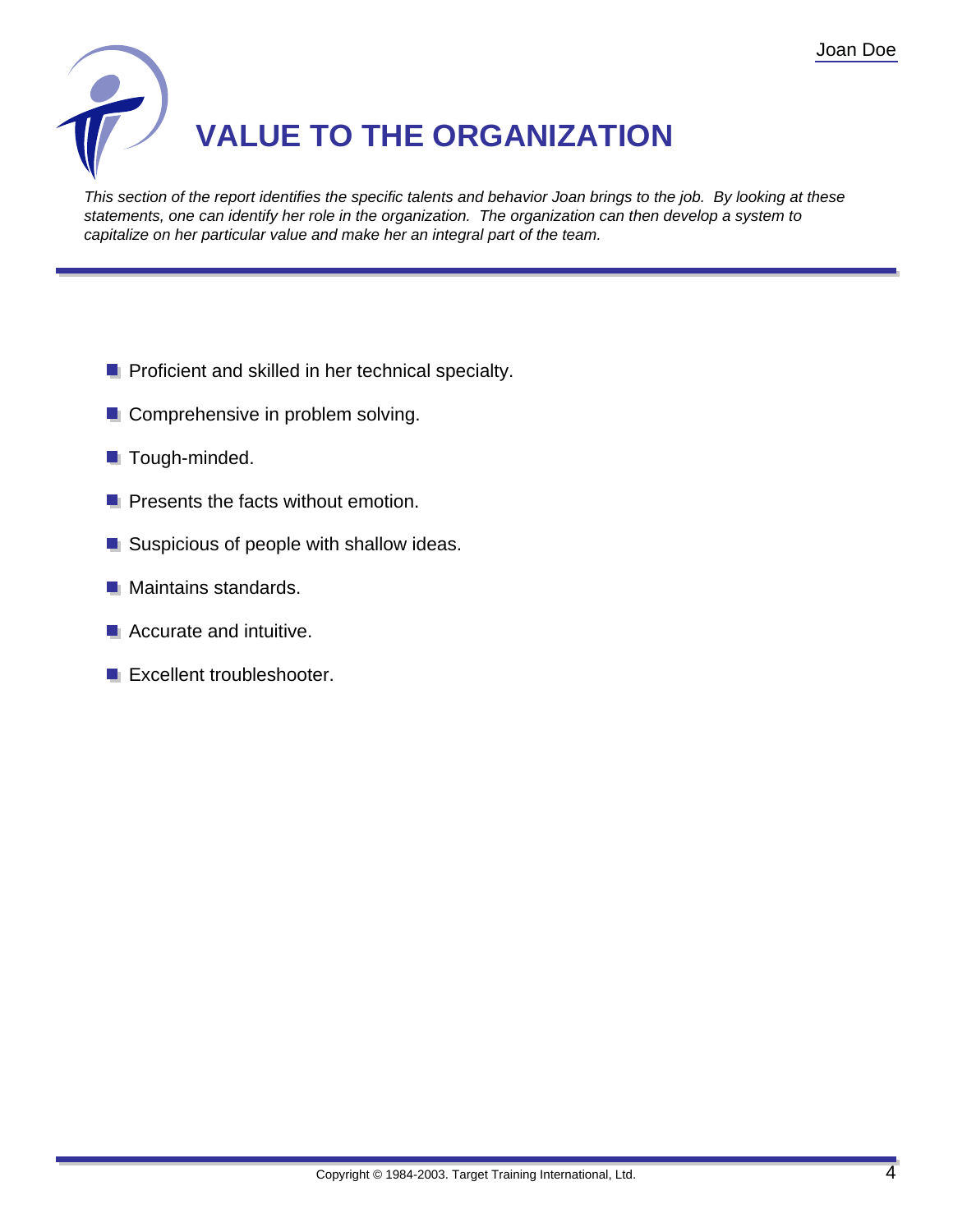

## **CHECKLIST FOR COMMUNICATING**

Most people are aware of and sensitive to the ways with which they prefer to be communicated. Many people find this section to be extremely accurate and important for enhanced interpersonal communication. This page provides other people with a list of things to DO when communicating with Joan. Read each statement and identify the 3 or 4 statements which are most important to her. We recommend highlighting the most important "DO's" and provide a listing to those who communicate with Joan most frequently.

Do:

- $\blacksquare$  Listen to her.
- $\blacksquare$  Have the facts in logical order.
- $\blacksquare$  Follow through, if you agree.
- $\blacksquare$  Be prepared with the facts and figures.
- Give her time to be thorough, when appropriate.
- $\blacksquare$  Provide details in writing.
- $\blacksquare$  Keep at least three feet away from her.
- Use the proper buzz words that are appropriate to her expertise.
- $\blacksquare$  Make an organized contribution to her efforts, present specifics and do what you say you can do.
- **Prepare your "case" in advance.**
- **Make an organized presentation of your position, if you disagree.**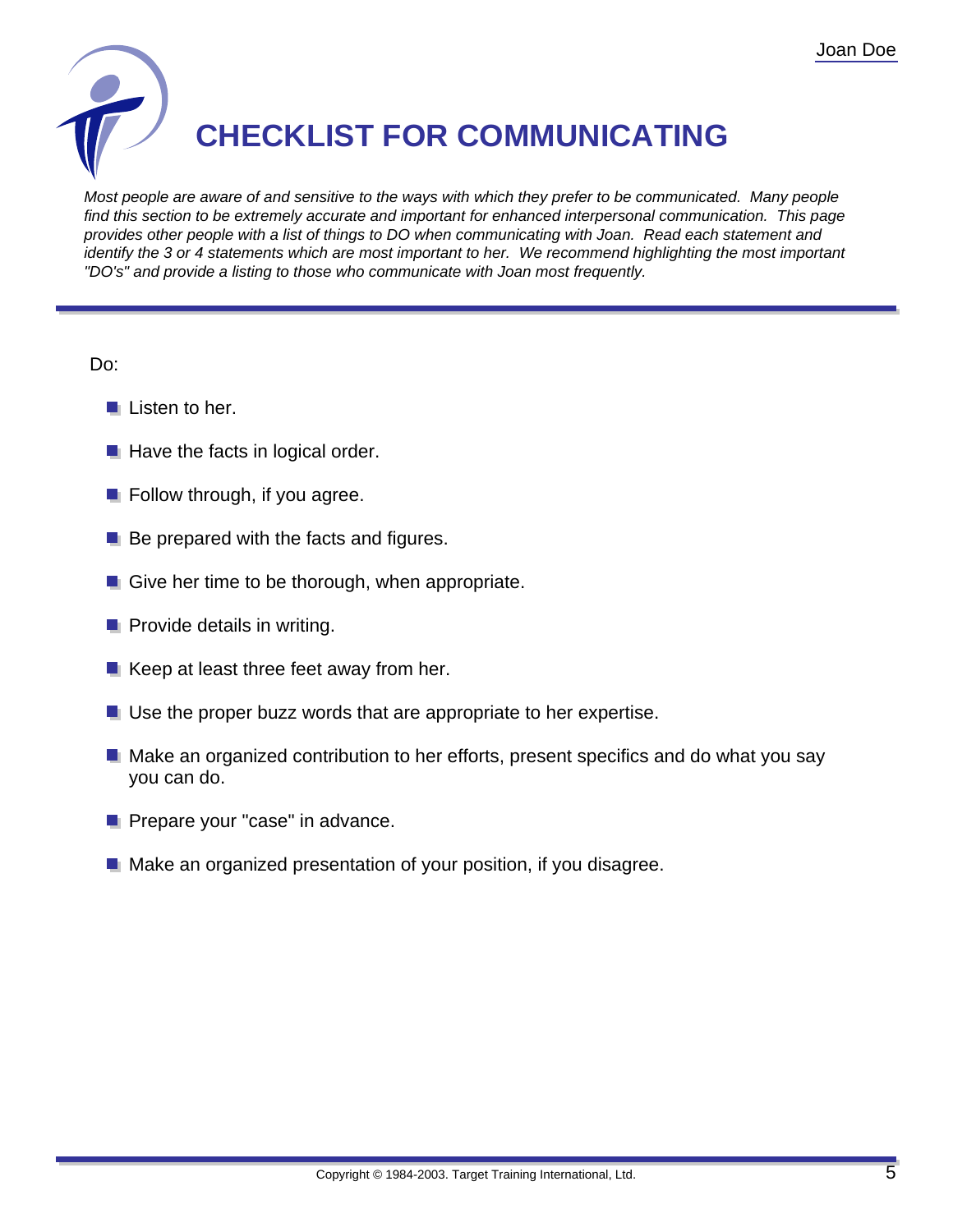

This section of the report is a list of things NOT to do while communicating with Joan. Review each statement with Joan and identify those methods of communication that result in frustration or reduced performance. By sharing this information, both parties can negotiate a communication system that is mutually agreeable.

#### Don't:

- **L** Leave things to chance or luck.
- **Use high speed, intense inputs.**
- **Be superficial.**
- **Use gimmicks or clever, quick manipulations.**
- $\blacksquare$  Make statements about the quality of her work unless you can prove it.
- **Leave things open to interpretation.**
- $\blacksquare$  Threaten, cajole, wheedle, coax or whimper.
- $\blacksquare$  Pretend to be an expert, if you are not.
- **Make conflicting statements.**
- Say "trust me"--you must prove it.
- **Be vague about what's expected of either of you; don't fail to follow through.**
- **Use testimonies of unreliable sources; don't be haphazard.**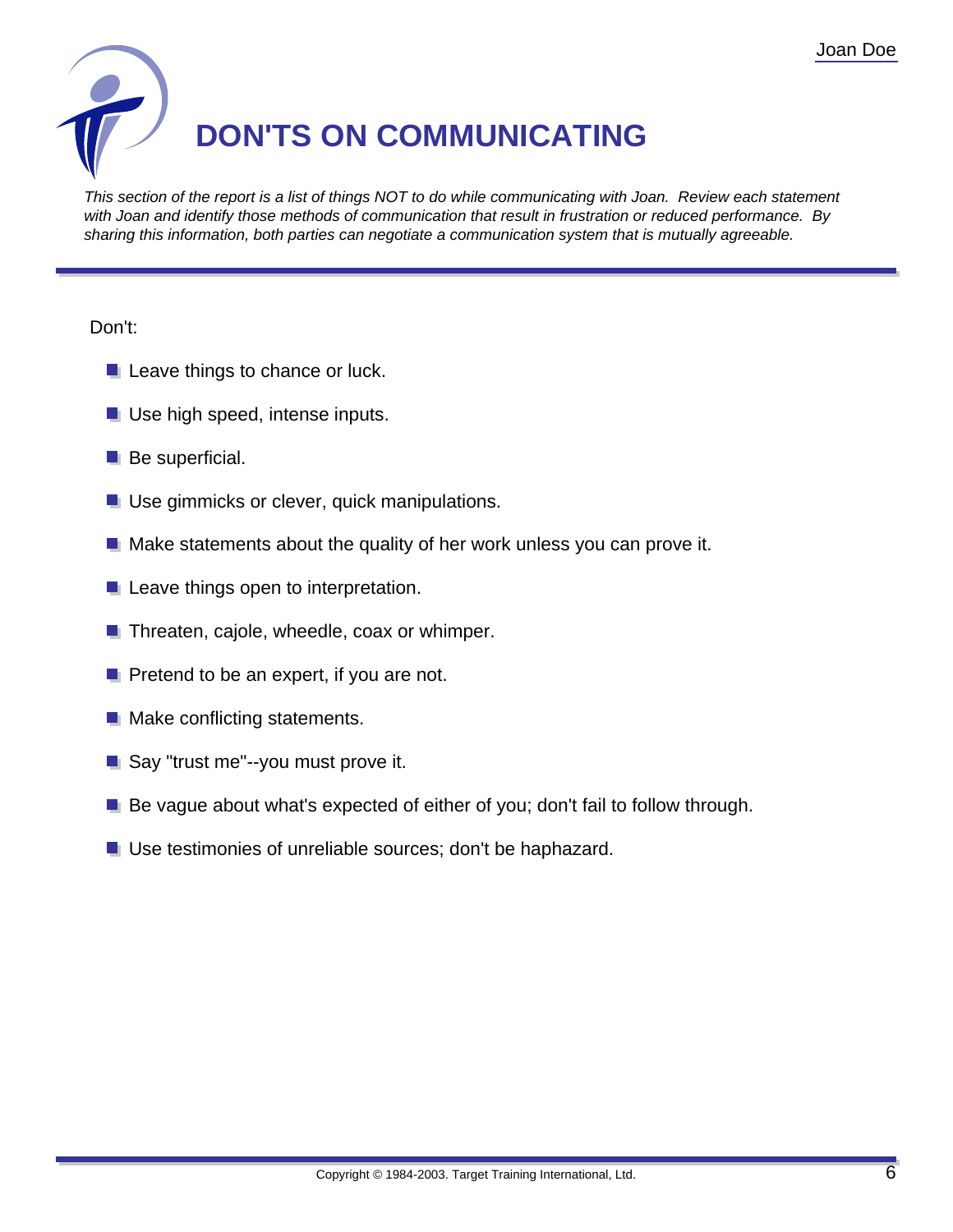

### **COMMUNICATION TIPS**

This section provides suggestions on methods which will improve Joan's communications with others. The tips include a brief description of typical people with whom she may interact. By adapting to the communication style desired by other people, Joan will become more effective in her communications with them. She may have to practice some flexibility in varying her communication style with others who may be different from herself. This flexibility and the ability to interpret the needs of others is the mark of a superior communicator.

| When communicating with a person who is<br>dependent, neat, conservative, perfectionist, careful<br>and compliant:                                                                                                                                                                                                                                                                                                                                      | When communicating with a person who is<br>ambitious, forceful, decisive, strong-willed,<br>independent and goal-oriented:                                                                                                                                                                                                                                                                                                                                                                               |
|---------------------------------------------------------------------------------------------------------------------------------------------------------------------------------------------------------------------------------------------------------------------------------------------------------------------------------------------------------------------------------------------------------------------------------------------------------|----------------------------------------------------------------------------------------------------------------------------------------------------------------------------------------------------------------------------------------------------------------------------------------------------------------------------------------------------------------------------------------------------------------------------------------------------------------------------------------------------------|
| Prepare your "case" in advance.<br>Stick to business.<br>Be accurate and realistic.<br>Factors that will create tension or dissatisfaction:<br><b>Being giddy, casual, informal, loud.</b><br>Pushing too hard or being unrealistic with<br>deadlines.<br>Being disorganized or messy.                                                                                                                                                                  | $\blacksquare$ Be clear, specific, brief and to the point.<br>Stick to business.<br>Be prepared with support material in a<br>well-organized "package."<br>Factors that will create tension or<br>dissatisfaction:<br><b>T</b> Talking about things that are not relevant to<br>the issue.<br>Leaving loopholes or cloudy issues.<br>Appearing disorganized.                                                                                                                                             |
| When communicating with a person who is patient,<br>predictable, reliable, steady, relaxed and modest:<br><b>E</b> Begin with a personal comment--break the ice.<br>Present your case softly, nonthreateningly.<br>Ask "how?" questions to draw their opinions.<br>Factors that will create tension or dissatisfaction:<br>Rushing headlong into business.<br>Being domineering or demanding.<br>Forcing them to respond quickly to your<br>objectives. | When communicating with a person who is<br>magnetic, enthusiastic, friendly, demonstrative<br>and political:<br>$\blacksquare$ Provide a warm and friendly environment.<br>Don't deal with a lot of details (put them in<br>writing).<br>Ask "feeling" questions to draw their opinions<br>or comments.<br>Factors that will create tension or<br>dissatisfaction:<br>Being curt, cold or tight-lipped.<br>Controlling the conversation.<br>Driving on facts and figures, alternatives,<br>abstractions. |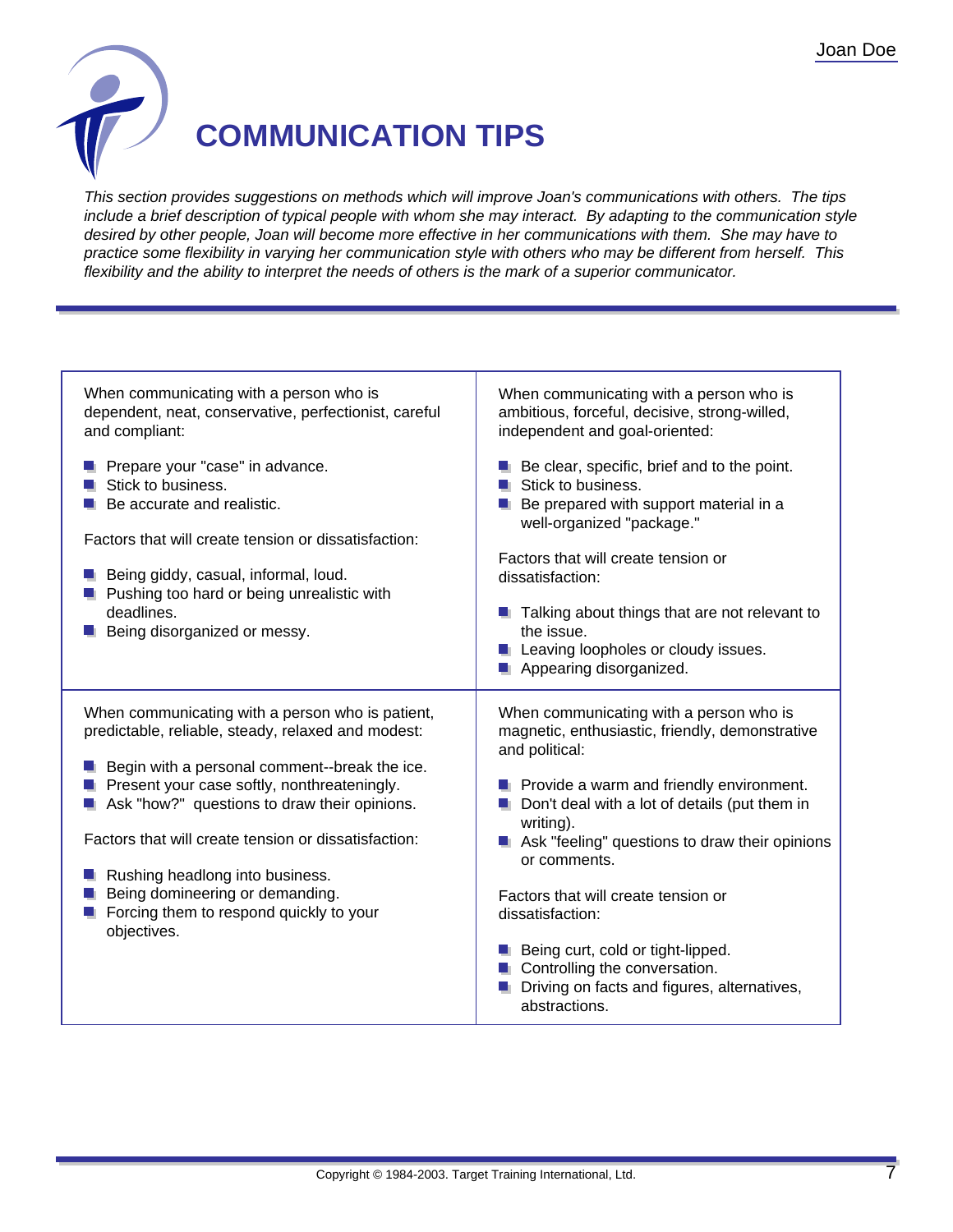

This section identifies the ideal work environment based on Joan's basic style. People with limited flexibility will find themselves uncomfortable working in any job not described in this section. People with flexibility use intelligence to modify their behavior and can be comfortable in many environments. Use this section to identify specific duties and responsibilities that Joan enjoys and also those that create frustration.

- **Projects that produce tangible results.**
- **E** Environment where she can be a part of the team, but removed from office politics.
- **Close relationship with a small group of associates.**
- **Private office or work area.**
- **P** Prefers technical work, specializing in one area.
- Assignments that can be followed through to completion.
- **Data to analyze.**
- An environment dictated by logic rather than emotion.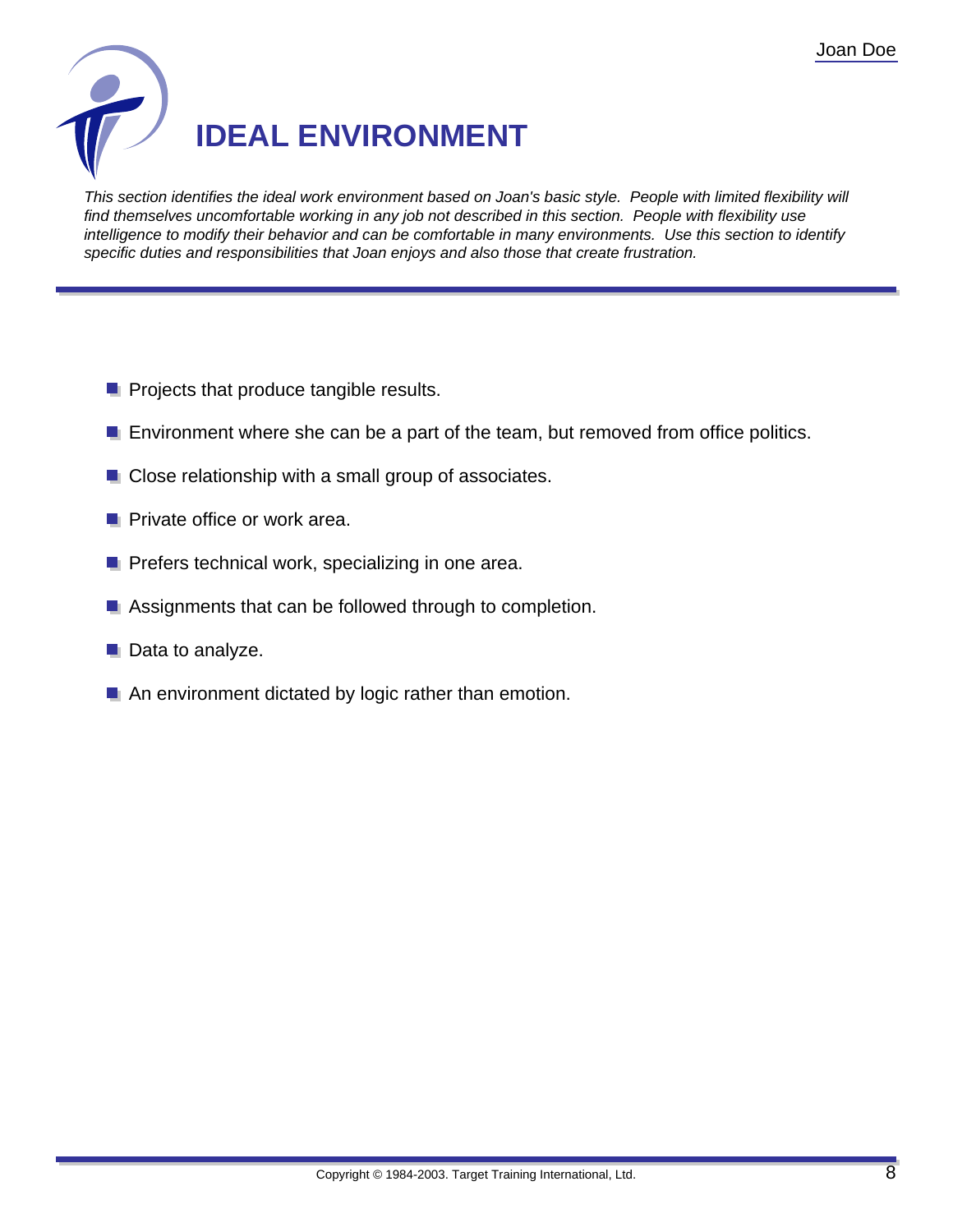

A person's behavior and feelings may be quickly telegraphed to others. This section provides additional information on Joan's self-perception and how, under certain conditions, others may perceive her behavior. Understanding this section will empower Joan to project the image that will allow her to control the situation.

#### **"See Yourself As Others See You"**

#### **SELF-PERCEPTION**

Joan usually sees herself as being:

Precise Thorough Moderate Diplomatic Diplomatic Knowledgeable **Analytical** 

#### **OTHERS' PERCEPTION**

Under moderate pressure, tension, stress or fatigue, others may see her as being:

Pessimistic Picky Worrisome **Fussy** 

And, under extreme pressure, stress or fatigue, others may see her as being:

Perfectionistic Hard-to-Please Strict **Defensive**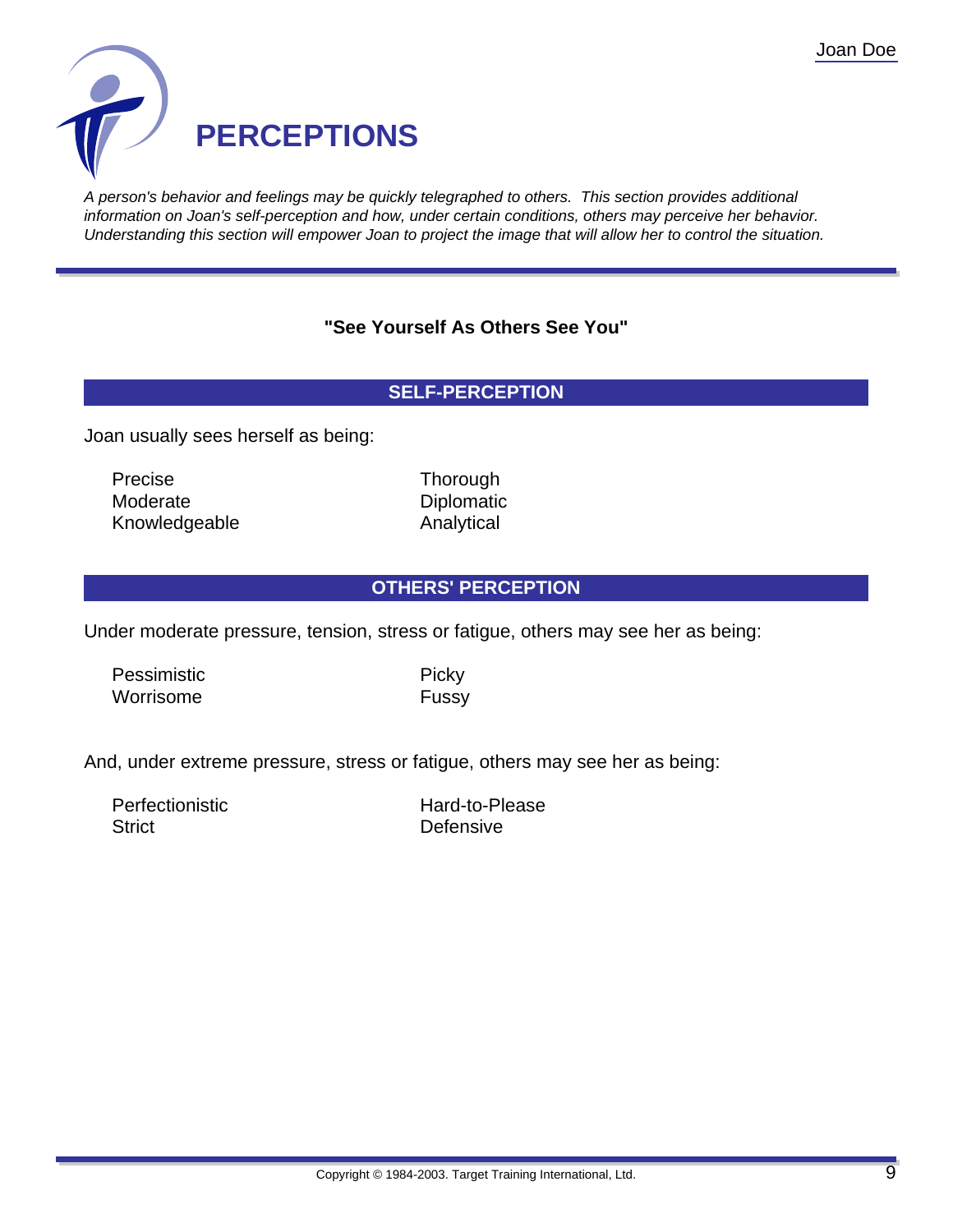

Based on Joan's responses, the report has marked those words that describe her personal behavior. They describe how she solves problems and meets challenges, influences people, responds to the pace of the environment and how she responds to rules and procedures set by others.

| <b>Dominance</b>                        | <b>Influencing</b>                       | <b>Steadiness</b>                              | <b>Compliance</b>                  |
|-----------------------------------------|------------------------------------------|------------------------------------------------|------------------------------------|
| Demanding                               | <b>Effusive</b>                          | Phlegmatic                                     | <b>Evasive</b>                     |
|                                         |                                          |                                                |                                    |
| Egocentric                              | Inspiring                                | Relaxed                                        | <b>Worrisome</b>                   |
| Driving                                 | Magnetic                                 | <b>Resistant to Change</b><br>Nondemonstrative | <b>Careful</b><br><b>Dependent</b> |
| Ambitious                               | Political                                |                                                | <b>Cautious</b>                    |
| Pioneering                              | Enthusiastic                             | Passive                                        | <b>Conventional</b>                |
| <b>Strong-Willed</b><br><b>Forceful</b> | Demonstrative<br>Persuasive              | Patient                                        | <b>Exacting</b><br><b>Neat</b>     |
| <b>Determined</b>                       | Warm                                     |                                                |                                    |
| <b>Aggressive</b>                       | Convincing                               | <b>Possessive</b>                              | <b>Systematic</b>                  |
| <b>Competitive</b>                      | Polished                                 |                                                | <b>Diplomatic</b>                  |
| <b>Decisive</b><br><b>Venturesome</b>   | Poised<br>Optimistic                     | <b>Predictable</b><br><b>Consistent</b>        | <b>Accurate</b><br><b>Tactful</b>  |
|                                         |                                          | <b>Deliberate</b>                              |                                    |
| <b>Inquisitive</b>                      | Trusting                                 | <b>Steady</b>                                  | <b>Open-Minded</b>                 |
| <b>Responsible</b>                      | Sociable                                 | <b>Stable</b>                                  | <b>Balanced Judgment</b>           |
| Conservative                            | <b>Reflective</b>                        | Mobile                                         | Firm                               |
| Calculating                             | <b>Factual</b>                           | Active                                         | Independent                        |
| Cooperative                             | <b>Calculating</b>                       | <b>Restless</b>                                | Self-Willed                        |
| Hesitant                                | <b>Skeptical</b>                         | Alert                                          | Stubborn                           |
| Low-Keyed<br>Unsure                     | <b>Logical</b>                           | Variety-Oriented<br>Demonstrative              | Obstinate                          |
| Undemanding                             | <b>Undemonstrative</b>                   |                                                |                                    |
| Cautious                                | <b>Suspicious</b>                        | Impatient                                      | Opinionated                        |
| Mild                                    | <b>Matter-of-Fact</b><br><b>Incisive</b> | Pressure-Oriented<br>Eager                     | Unsystematic<br>Self-Righteous     |
| Agreeable                               |                                          | Flexible                                       | Uninhibited                        |
| Modest                                  | <b>Pessimistic</b>                       | Impulsive                                      | Arbitrary                          |
| Peaceful                                | <b>Moody</b>                             | Impetuous                                      | Unbending                          |
| Unobtrusive                             | <b>Critical</b>                          | Hypertense                                     | <b>Careless with Details</b>       |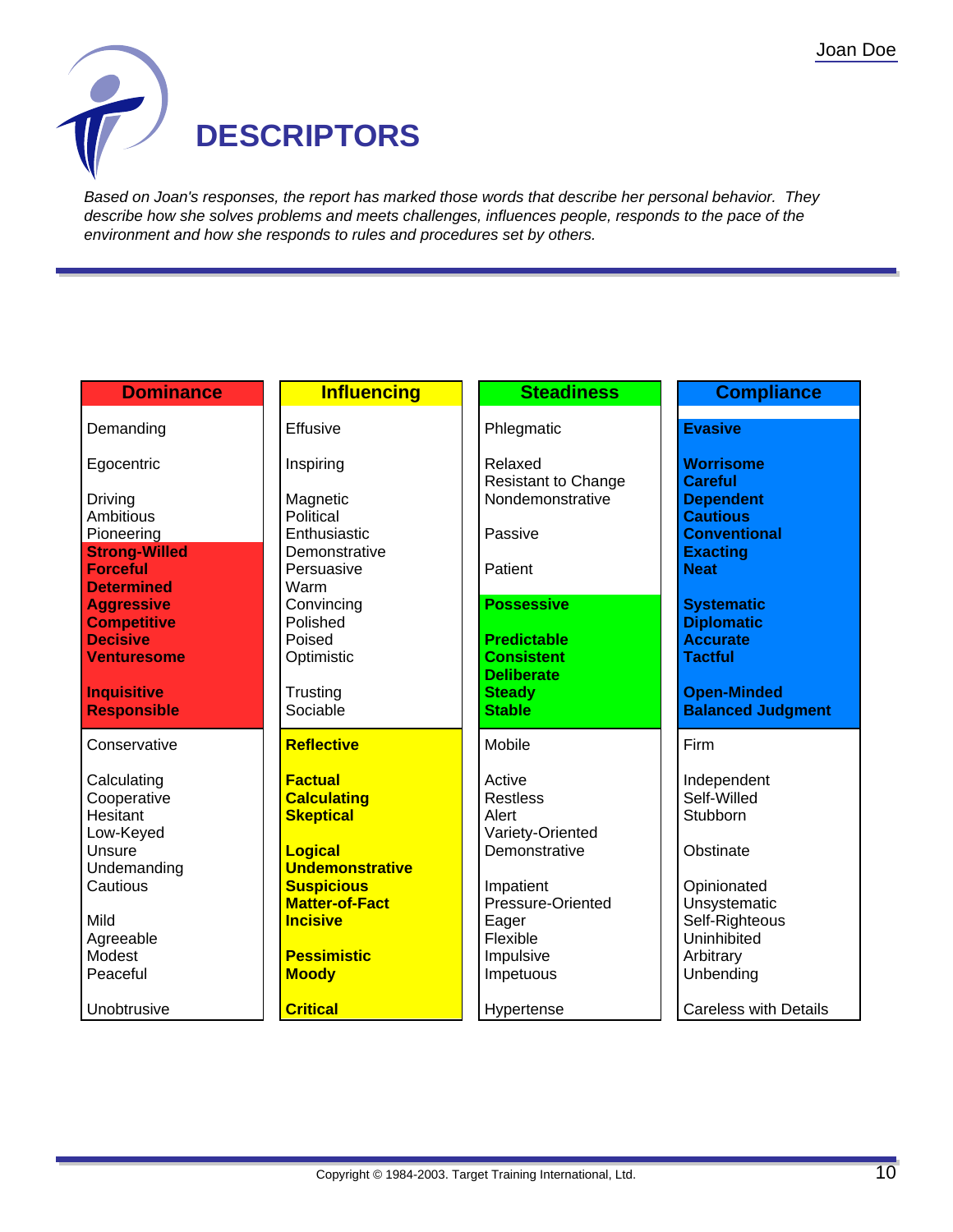

### **NATURAL AND ADAPTED STYLE**

Joan's natural style of dealing with problems, people, pace of events and procedures may not always fit what the environment needs. This section will provide valuable information related to stress and the pressure to adapt to the environment.

| <b>Natural</b>                                                                                                                                                                                       | <b>PROBLEMS - CHALLENGES</b>                                                                                              | <b>Adapted</b> |
|------------------------------------------------------------------------------------------------------------------------------------------------------------------------------------------------------|---------------------------------------------------------------------------------------------------------------------------|----------------|
| Joan is ambitious in her approach to problem solving,<br>displaying a strong will and a need to win against all<br>obstacles. Joan has a tendency to make decisions with<br>little or no hesitation. | Joan sees no need to change her approach to solving<br>problems or dealing with challenges in her present<br>environment. |                |

| <b>Natural</b>                                                                                                                                                                                                               | <b>PEOPLE - CONTACTS</b> |                                                                                                                                                                    | <b>Adapted</b> |
|------------------------------------------------------------------------------------------------------------------------------------------------------------------------------------------------------------------------------|--------------------------|--------------------------------------------------------------------------------------------------------------------------------------------------------------------|----------------|
| Joan feels that the convincing of people can only be done<br>within the framework of logical facts presented by totally<br>objective people or machines. She rarely displays<br>emotion when attempting to influence others. |                          | Joan sees no need to change her approach to influencing<br>others to her way of thinking. She sees her natural style<br>to be what the environment is calling for. |                |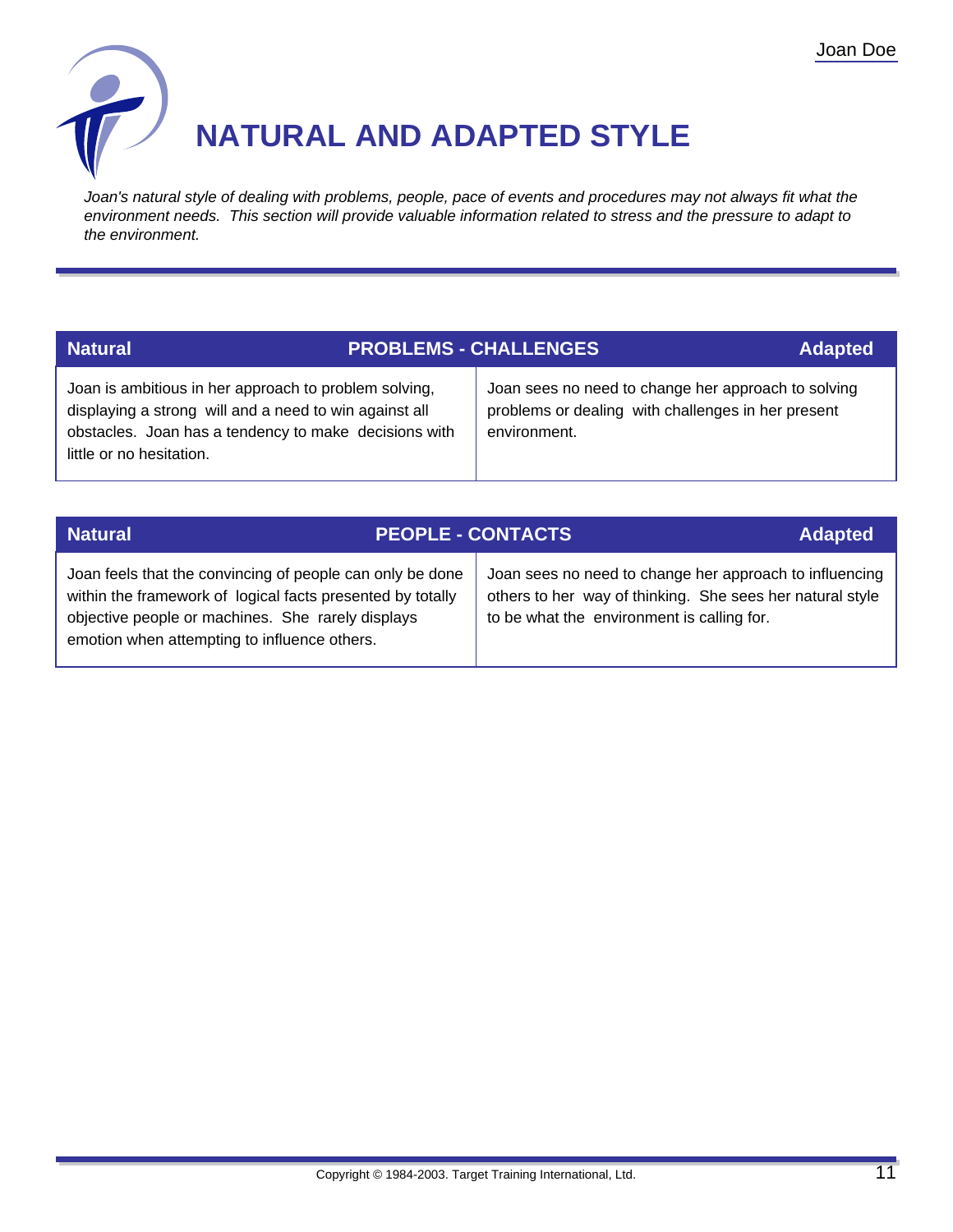

# **NATURAL AND ADAPTED STYLE**

| <b>Natural</b>                                                                                                                                                                                                                                       | <b>PACE - CONSISTENCY</b> |                                                                                                                                                                                           | <b>Adapted</b> |
|------------------------------------------------------------------------------------------------------------------------------------------------------------------------------------------------------------------------------------------------------|---------------------------|-------------------------------------------------------------------------------------------------------------------------------------------------------------------------------------------|----------------|
| Joan is comfortable in an environment in which there is a<br>relaxed demeanor, or one in which patience is looked at<br>as a virtue. She prefers to complete one task before<br>starting the next and prefers an environment that is<br>predictable. |                           | Joan feels the need for mobility and the absence of<br>routine. She feels comfortable juggling several projects<br>at one time and can move from one project to another<br>fairly easily. |                |
|                                                                                                                                                                                                                                                      |                           |                                                                                                                                                                                           |                |

| <b>Natural</b>                                                                                                                                                                                                                                                                                                         | <b>PROCEDURES - CONSTRAINTS</b> |                                                                                                                                                                                                                                                    | <b>Adapted</b> |
|------------------------------------------------------------------------------------------------------------------------------------------------------------------------------------------------------------------------------------------------------------------------------------------------------------------------|---------------------------------|----------------------------------------------------------------------------------------------------------------------------------------------------------------------------------------------------------------------------------------------------|----------------|
| Joan is concerned with doing things right. She can be<br>quite worrisome and possibly fearful that mistakes will<br>crop into the procedure. She will follow rules and<br>procedures to the letter and feels comfortable in a<br>situation in which exact standards and written<br>procedures are the rule of the day. |                                 | Joan shows little discomfort when comparing her basic<br>(natural) style to her response to the environment<br>(adapted) style. The difference is not significant and<br>Joan sees little or no need to change her response to the<br>environment. |                |

**Natural PROCEDURES - CONSTRAINTS**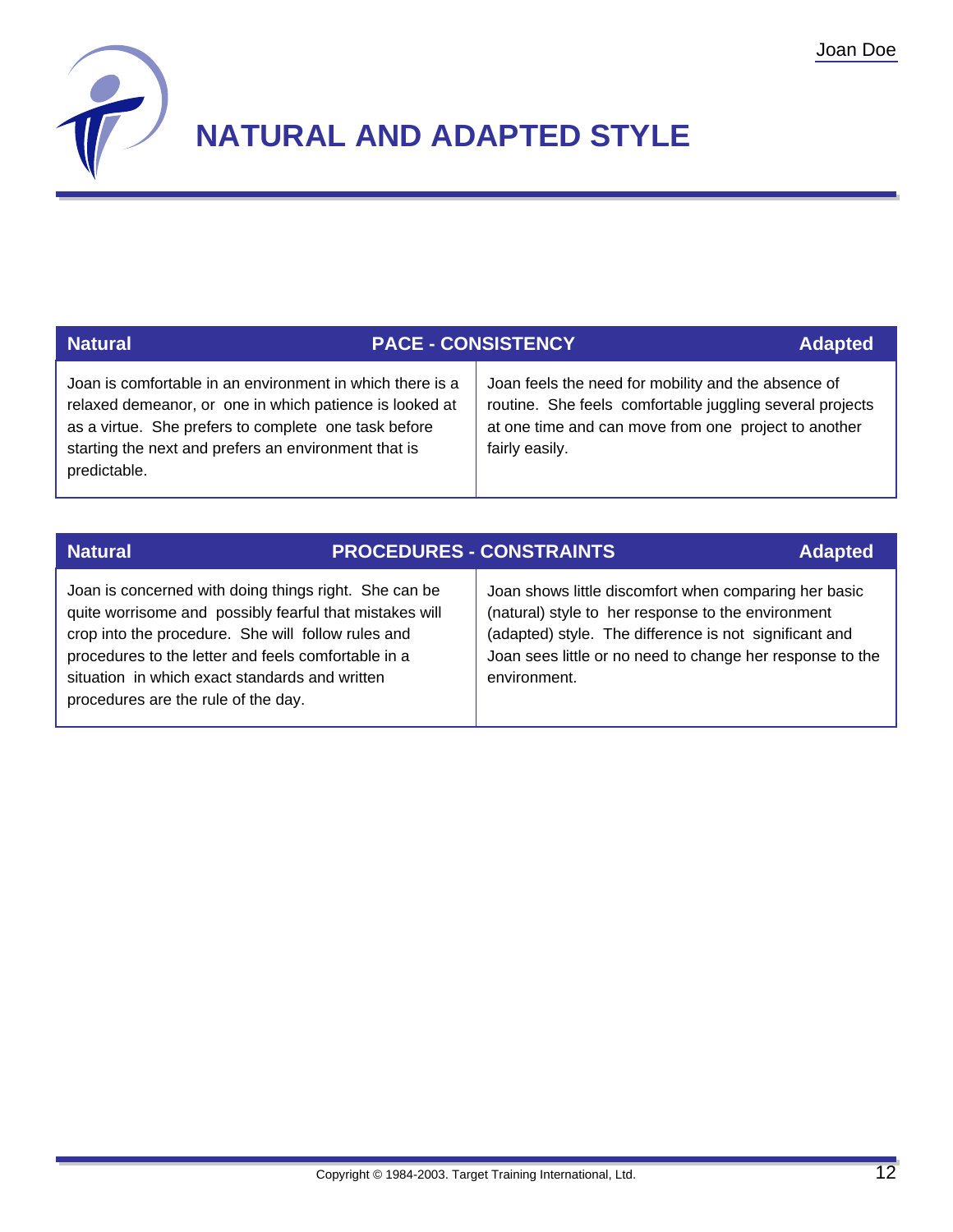

Joan sees her present work environment requiring her to exhibit the behavior listed on this page. If the following statements DO NOT sound job related, explore the reasons why she is adapting this behavior.

- **Critical appraisal of data.**
- $\blacksquare$  Having the ability to see the "big picture" as well as the small pieces of the puzzle.
- **Quickly responding to crisis and change, with a strong desire for immediate results.**
- **Persistence in job completion.**
- $\blacksquare$  Dealing with a wide variety of work activities.
- **Calculation of risks before taking action.**
- Acting without precedent, and able to respond to change in daily work.
- **E** Careful, thoughtful approach to decision making.
- **Limited contact with people.**
- Sensitivity to existing rules and regulations.
- Accurate adherence to high quality standards.
- **Maintaining a clean and organized work station.**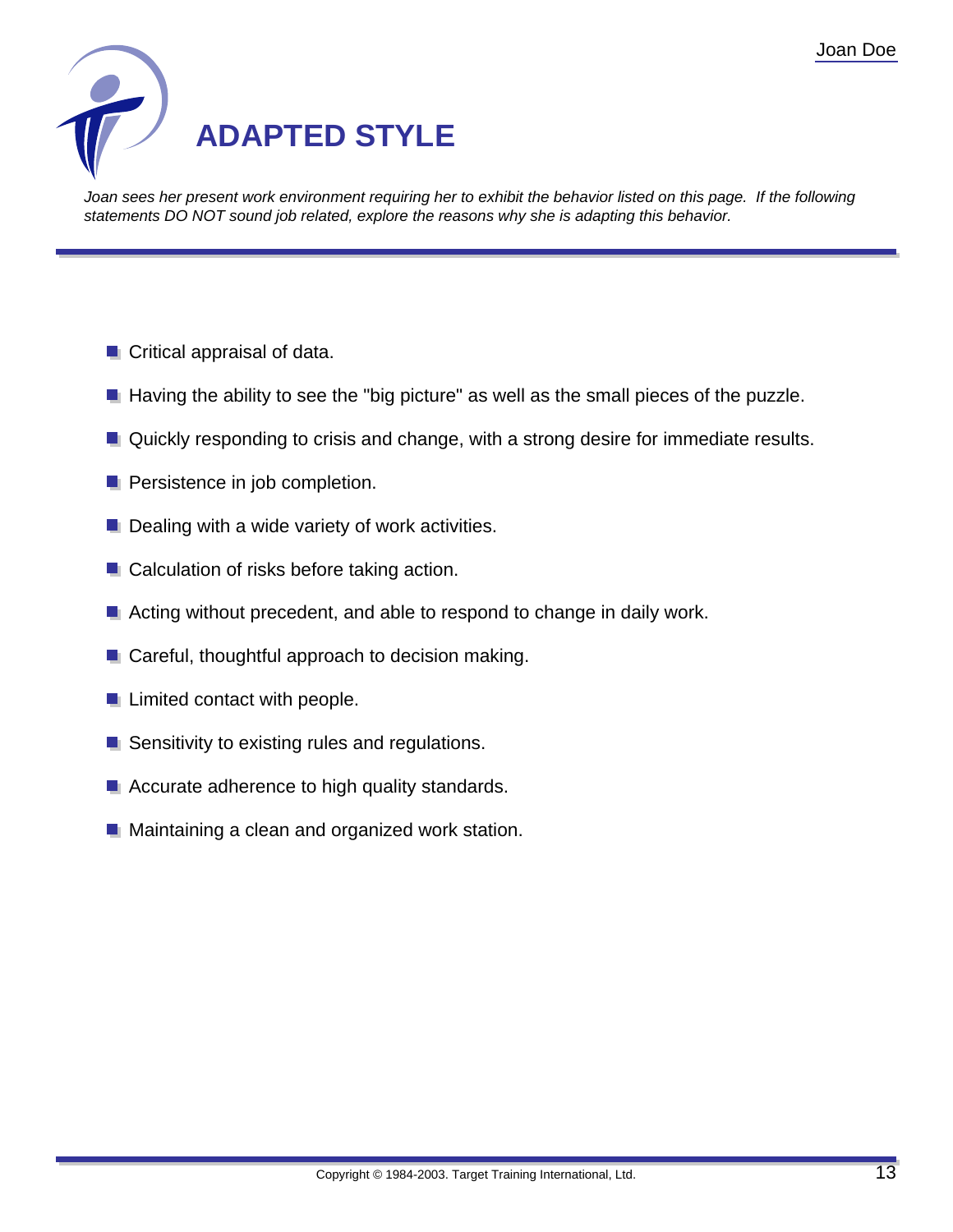

This section of the report was produced by analyzing Joan's wants. People are motivated by the things they want; thus wants that are satisfied no longer motivate. Review each statement produced in this section with Joan and highlight those that are present "wants."

Joan wants:

- **Opportunity to verbalize her ideas and demonstrate her skills.**
- **Limited exposure to new procedures.**
- $\blacksquare$  To be seen as a leader.
- $\blacksquare$  Freedom from controls that restrict her creativity.
- $\blacksquare$  Time to perform up to her high standards.
- **Awards and rewards.**
- $\blacksquare$  To know the agenda for the meeting.
- $\blacksquare$  To be part of a quality-oriented work group.
- $\blacksquare$  Meetings that stay on the agenda, or reasons for changing the agenda.
- **Control of her own destiny.**
- New challenges and problems to solve.
- **L** Logical arguments.
- Assistance when confronted with excessive and boring routine work.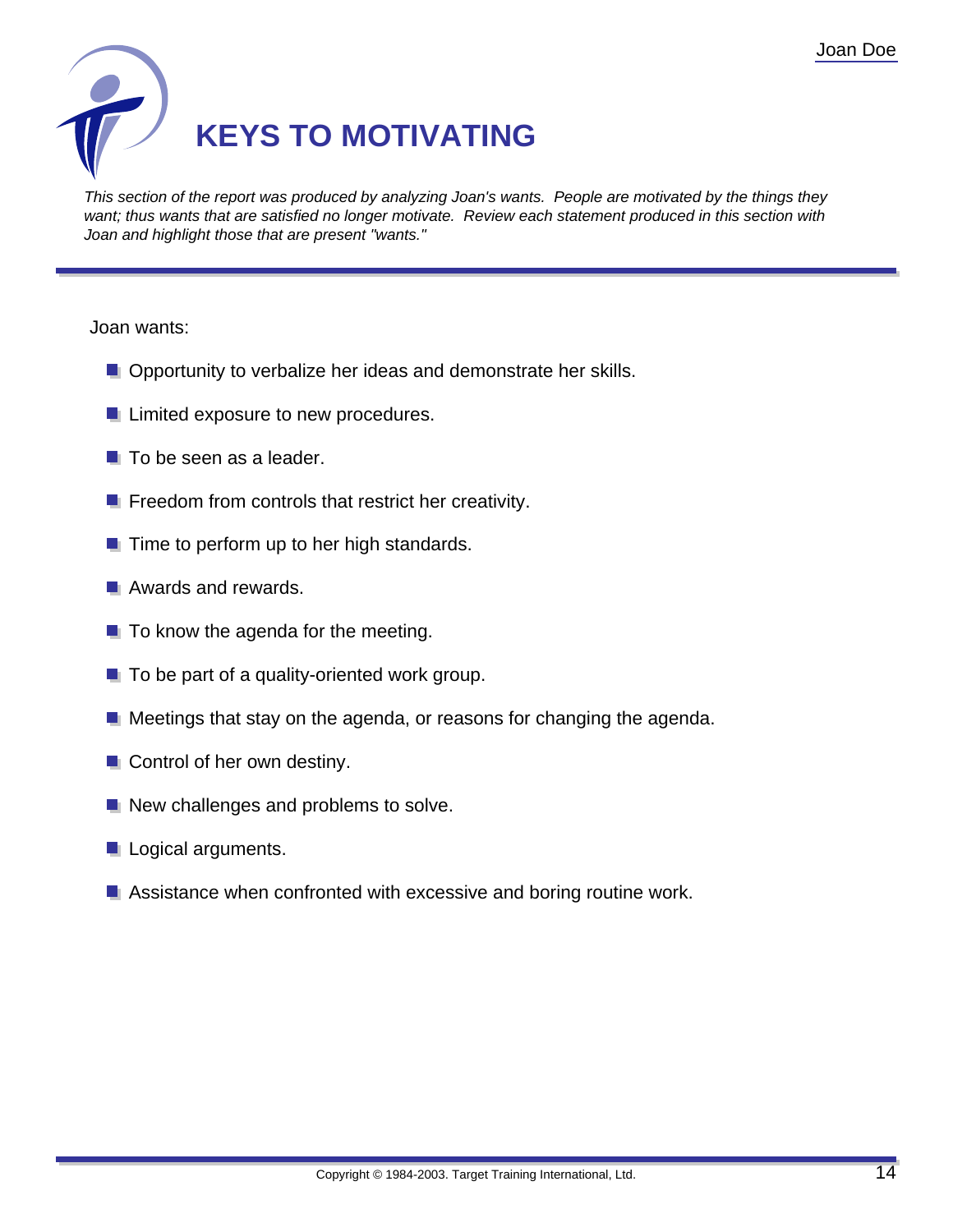

In this section are some needs which must be met in order for Joan to perform at an optimum level. Some needs can be met by herself, while management must provide for others. It is difficult for a person to enter a motivational environment when that person's basic management needs have not been fulfilled. Review the list with Joan and identify 3 or 4 statements that are most important to her. This allows Joan to participate in forming her own personal management plan.

Joan needs:

- Skills to come across warm and close, when appropriate.
- $\blacksquare$  Time to warm up to people.
- $\blacksquare$  Rewards in terms of fine things--not just shallow words.
- $\blacksquare$  To soften the edge and not be so blunt.
- $\blacksquare$  Time to see and test if the plan will work.
- $\blacksquare$  The opportunity to ask questions to clarify or determine why.
- $\blacksquare$  To sell her ideas--not just tell them.
- A manager who prefers quality over quantity.
- Recognition for what she accomplished.
- **Sincerity from people with whom she works.**
- $\blacksquare$  Time to gather the facts and data.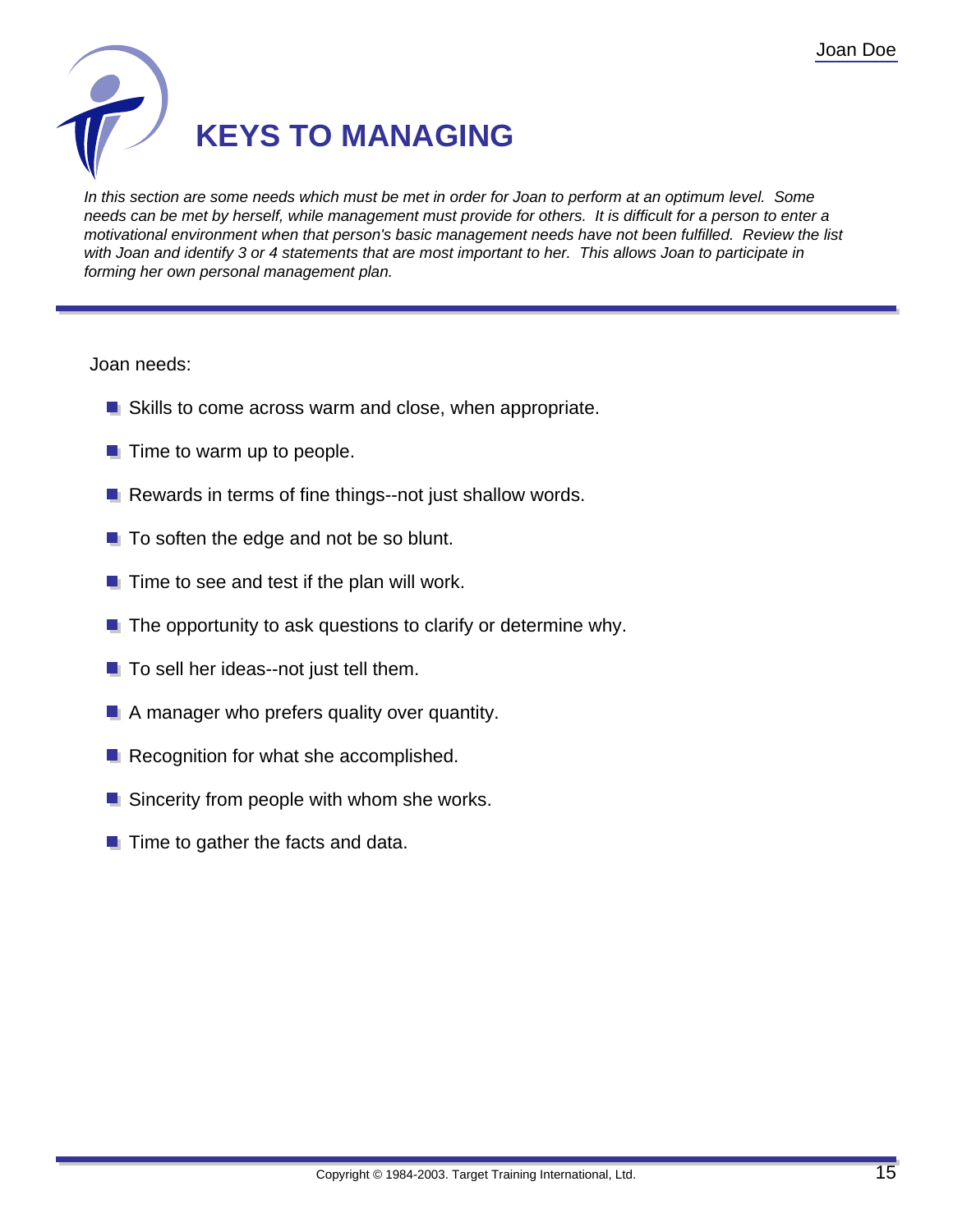

In this area is a listing of possible limitations without regard to a specific job. Review with Joan and cross out those limitations that do not apply. Highlight 1 to 3 limitations that are hindering her performance and develop an action plan to eliminate or reduce this hindrance.

Joan has a tendency to:

- **L** Lean on supervisors if information and direction is not clear.
- **Appear somewhat aloof and cool to the emotional appeal of others.**
- Select people much like herself.
- $\blacksquare$  Tell ideas as opposed to sell ideas.
- $\blacksquare$  Be overly intense for the situation.
- **Be defensive when threatened and use the errors and mistakes of others to defend** her position.
- $\blacksquare$  Failure to tell others where she stands on an issue.
- $\blacksquare$  Hesitate to act without precedent.
- **P** Prefer things to people--things don't show emotion or need restraint.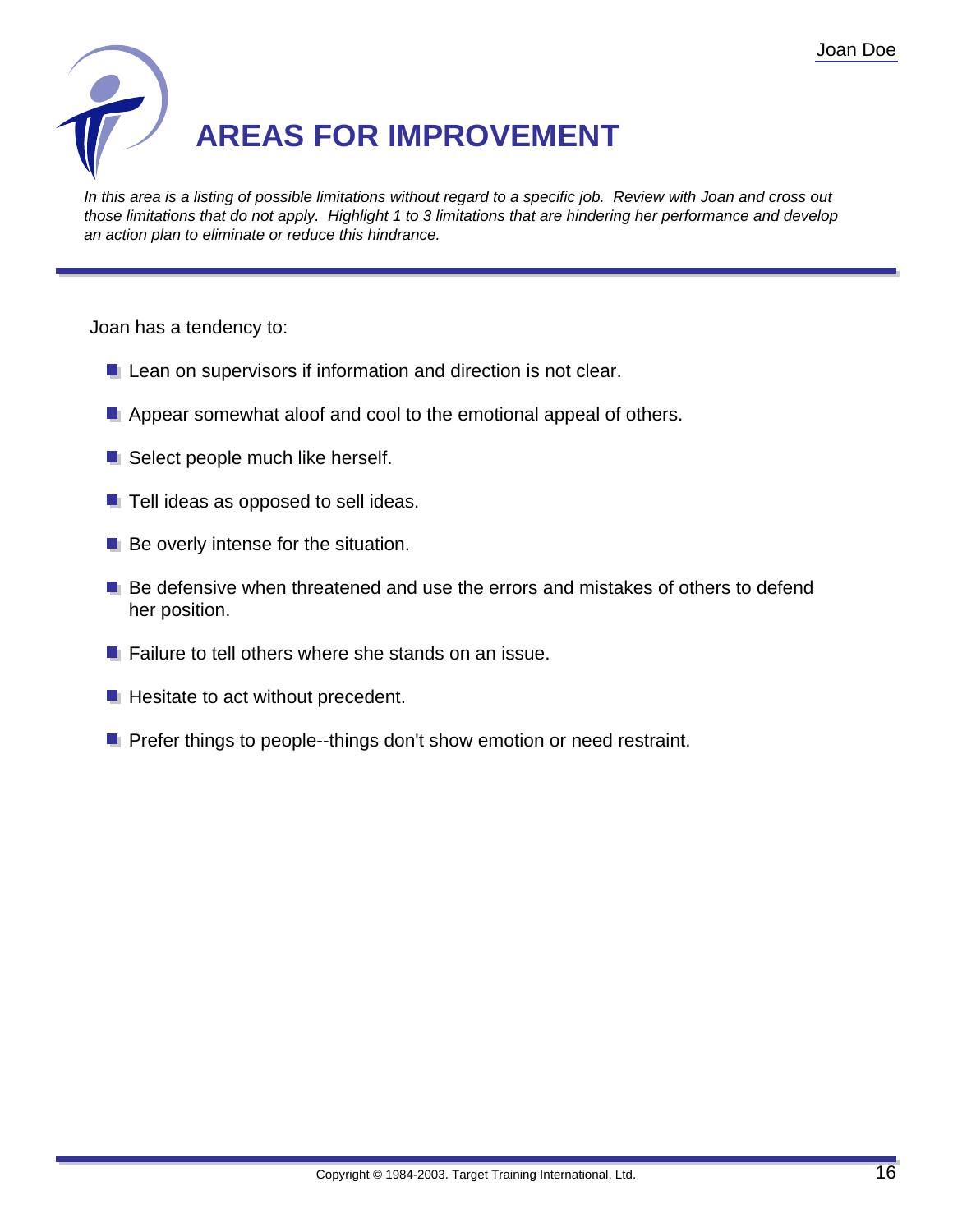

The following are examples of areas in which Joan may want to improve. Circle 1 to 3 areas and develop action plan(s) to bring about the desired results. Look over the report for possible areas that need improvement.

| Communicating (Listening)<br>Delegating<br>Decision Making<br>Disciplining<br><b>Exaluating Performance</b><br><b>Education</b> | <b>Time Management</b><br>Career Goals<br><b>Personal Goals</b><br>Motivating Others<br>Developing People<br>$\blacksquare$ Family |  |
|---------------------------------------------------------------------------------------------------------------------------------|------------------------------------------------------------------------------------------------------------------------------------|--|
|                                                                                                                                 |                                                                                                                                    |  |
| 1.                                                                                                                              |                                                                                                                                    |  |
| 2.                                                                                                                              |                                                                                                                                    |  |
| 3.                                                                                                                              |                                                                                                                                    |  |
|                                                                                                                                 |                                                                                                                                    |  |
|                                                                                                                                 |                                                                                                                                    |  |
| 1.                                                                                                                              |                                                                                                                                    |  |
| 2.                                                                                                                              |                                                                                                                                    |  |
| 3.                                                                                                                              |                                                                                                                                    |  |
|                                                                                                                                 |                                                                                                                                    |  |
|                                                                                                                                 |                                                                                                                                    |  |
| 1.                                                                                                                              |                                                                                                                                    |  |
| 2.                                                                                                                              |                                                                                                                                    |  |
| 3.                                                                                                                              |                                                                                                                                    |  |
|                                                                                                                                 |                                                                                                                                    |  |
|                                                                                                                                 |                                                                                                                                    |  |
| Date to Begin: _________________ Date to Review: ______________                                                                 |                                                                                                                                    |  |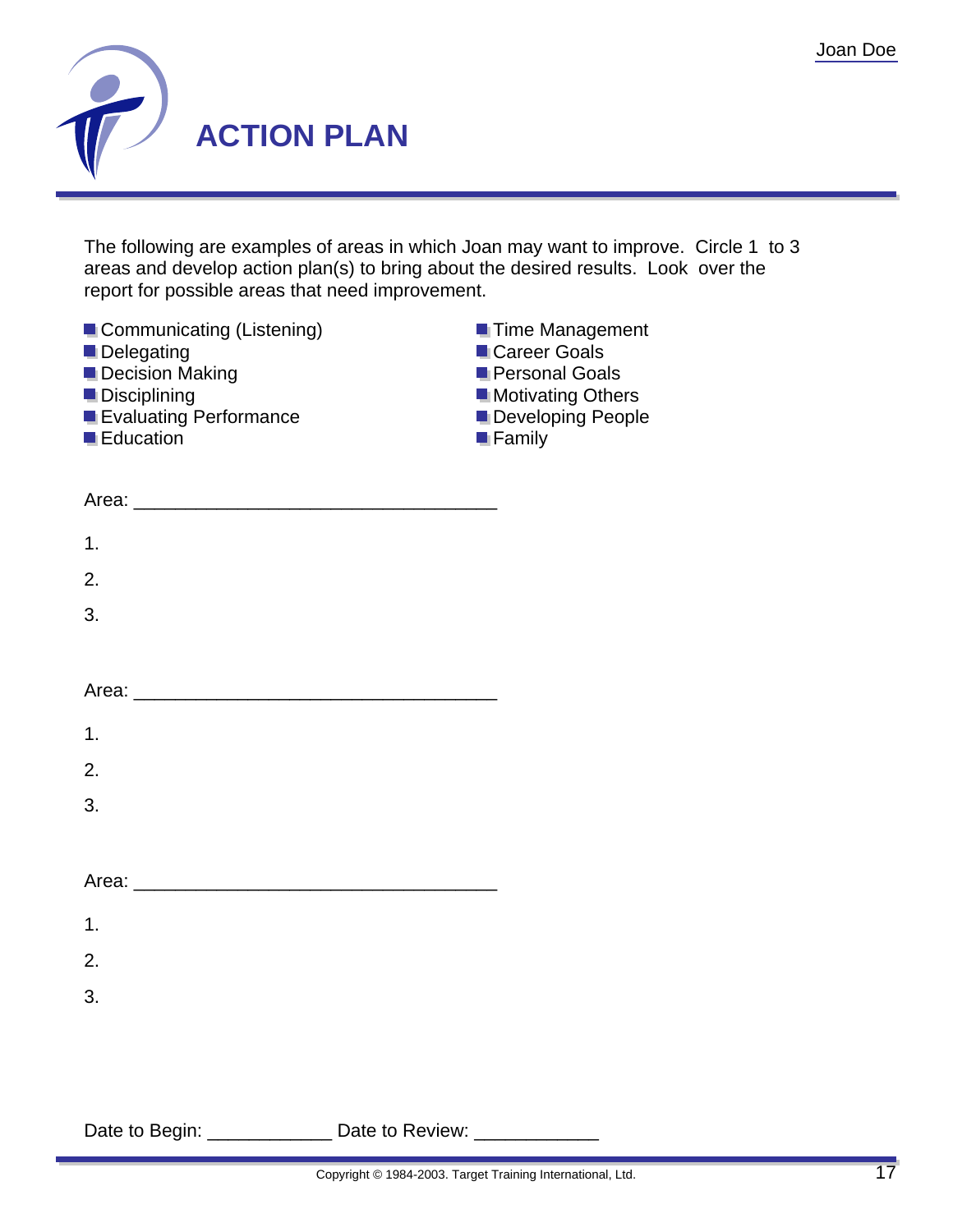

The Behavioral Hierarchy graph will display a ranking of your natural behavioral style within a total of eight (8) areas commonly encountered in the workplace. It will help you understand in which of these areas you will naturally be most effective.

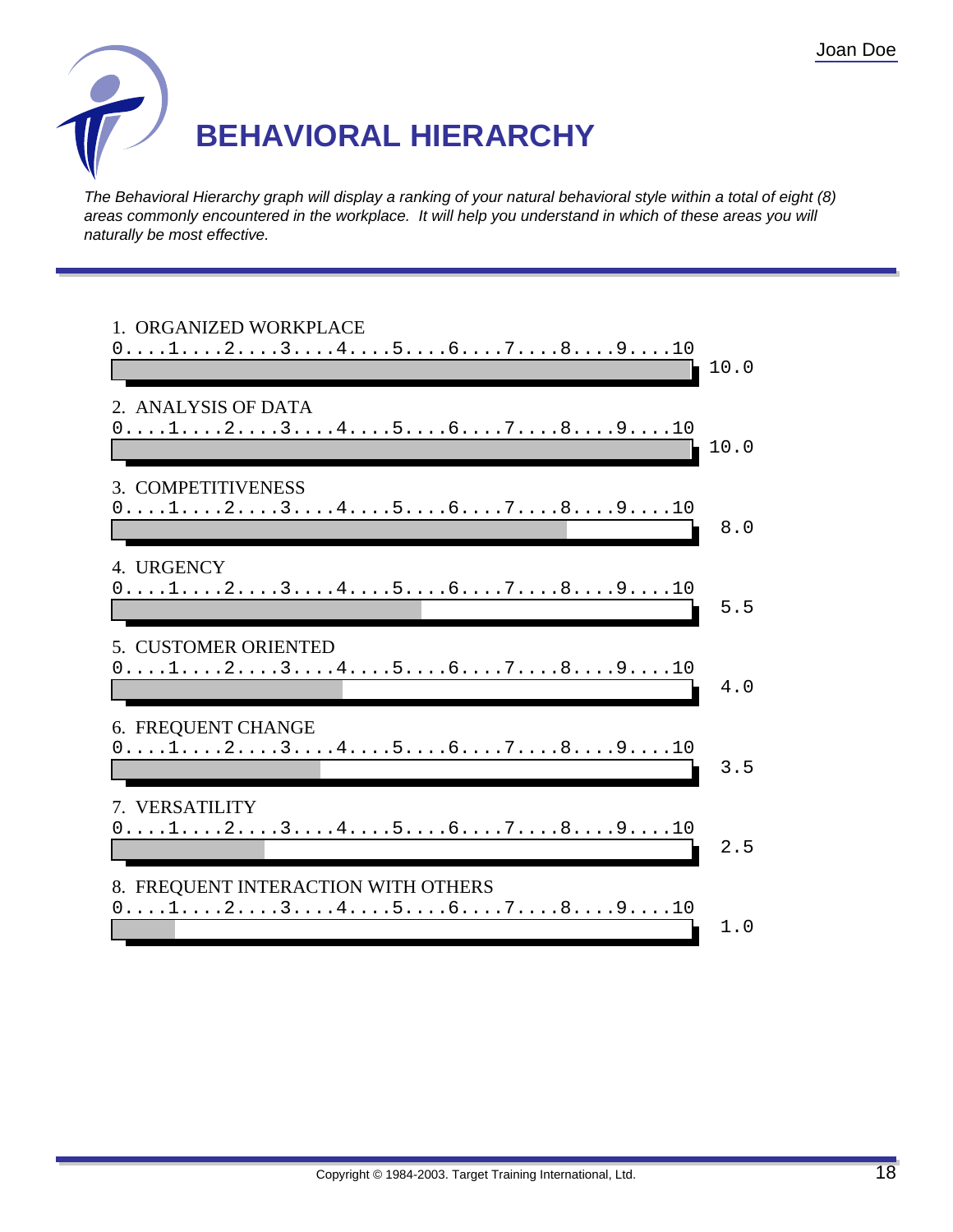



Norm 2003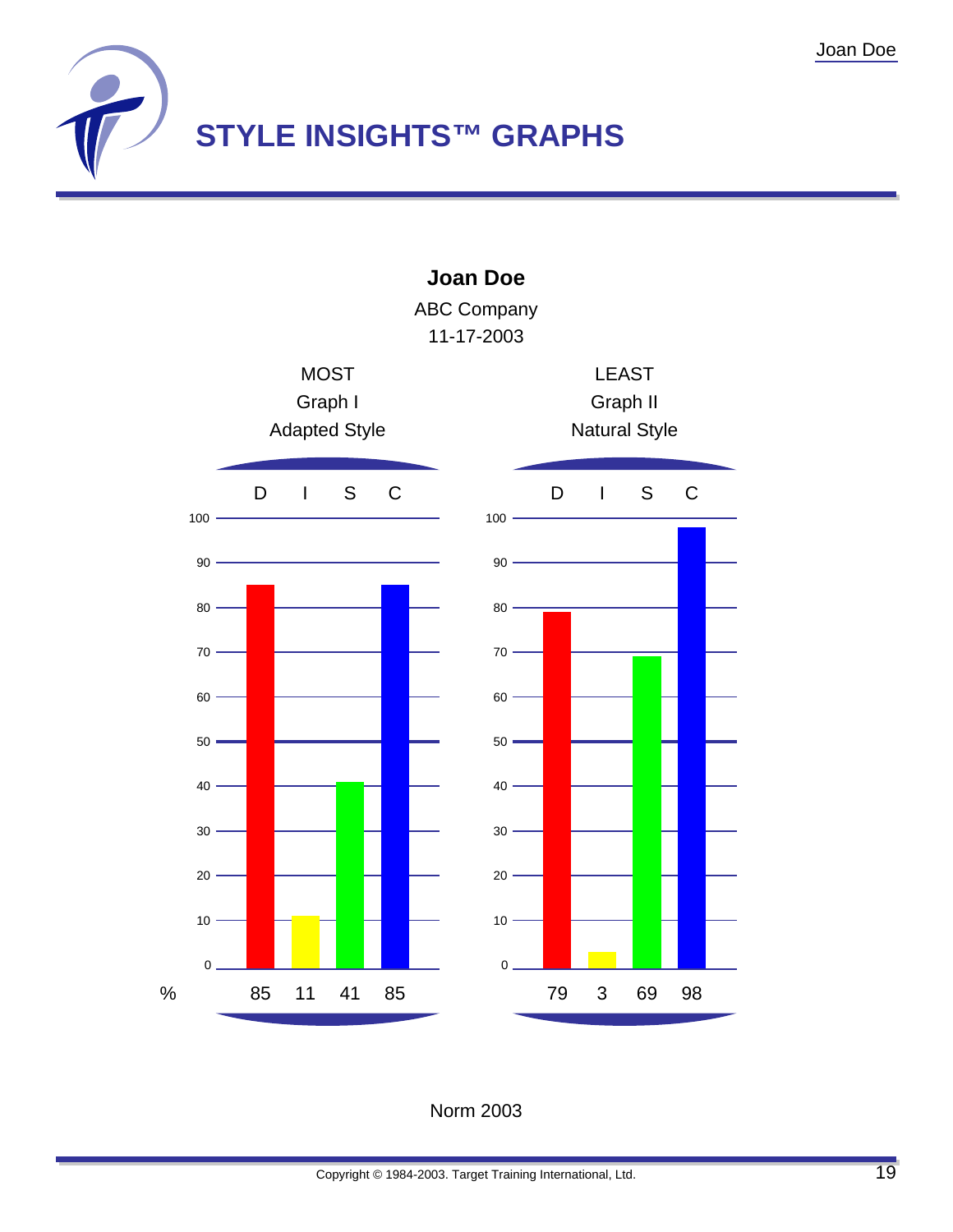

The Success Insights® Wheel is a powerful tool popularized in Europe. In addition to the text you have received about your behavioral style, the Wheel adds a visual representation that allows you to:

- $\blacksquare$  View your natural behavioral style (circle).
- **U** View your adapted behavioral style (star).
- $\blacksquare$  Note the degree you are adapting your behavior.
- If you filled out the Work Environment Analysis, view the relationship of your behavior to your job.

Notice on the next page that your Natural style (circle) and your Adapted style (star) are plotted on the Wheel. If they are plotted in different boxes, then you are adapting your behavior. The further the two plotting points are from each other, the more you are adapting your behavior.

If you are part of a group or team who also took the behavioral assessment, it would be advantageous to get together, using each person's Wheel, and make a master Wheel that contains each person's Natural and Adapted style. This allows you to quickly see where conflict can occur. You will also be able to identify where communication, understanding and appreciation can be increased.